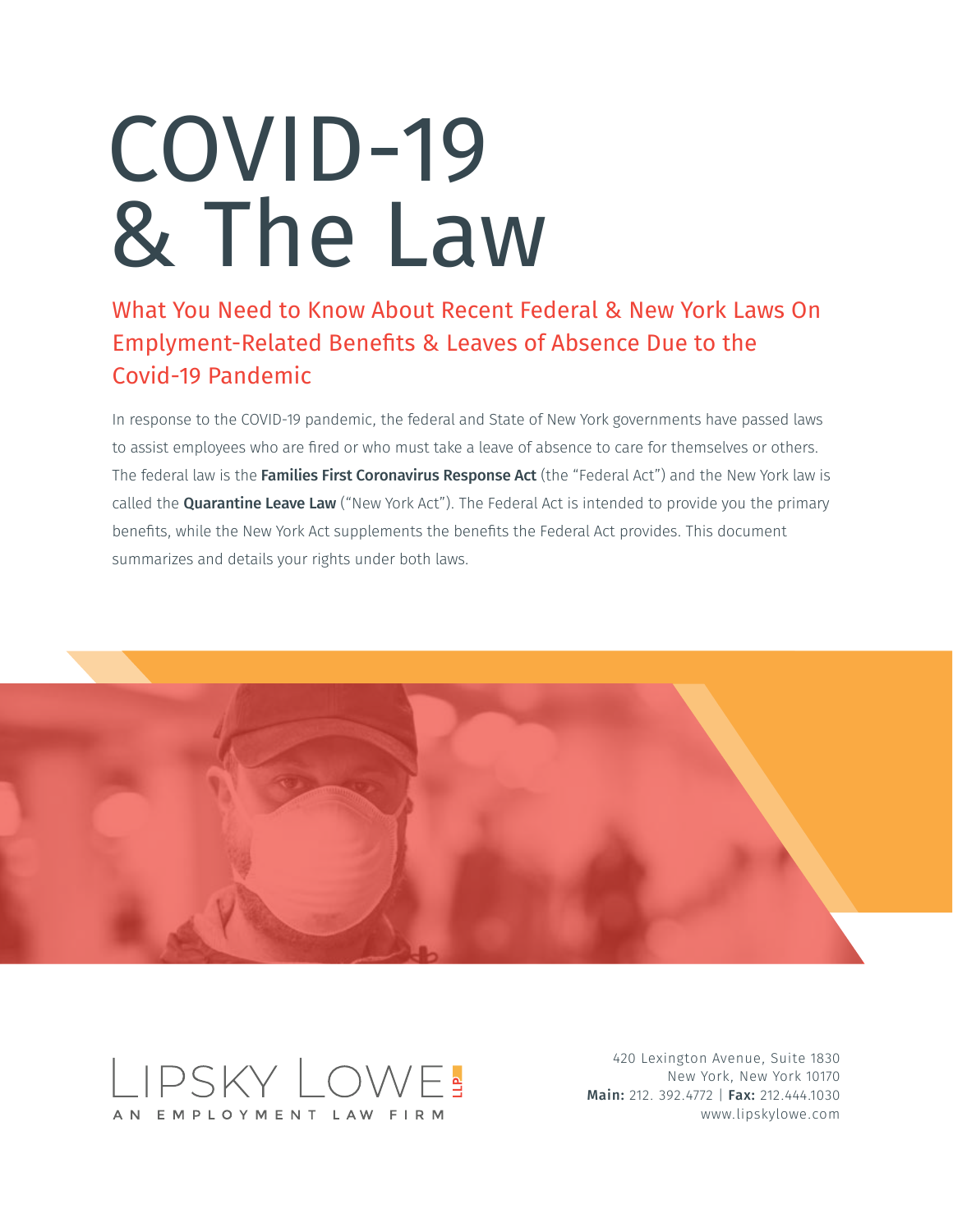# Table Of Contents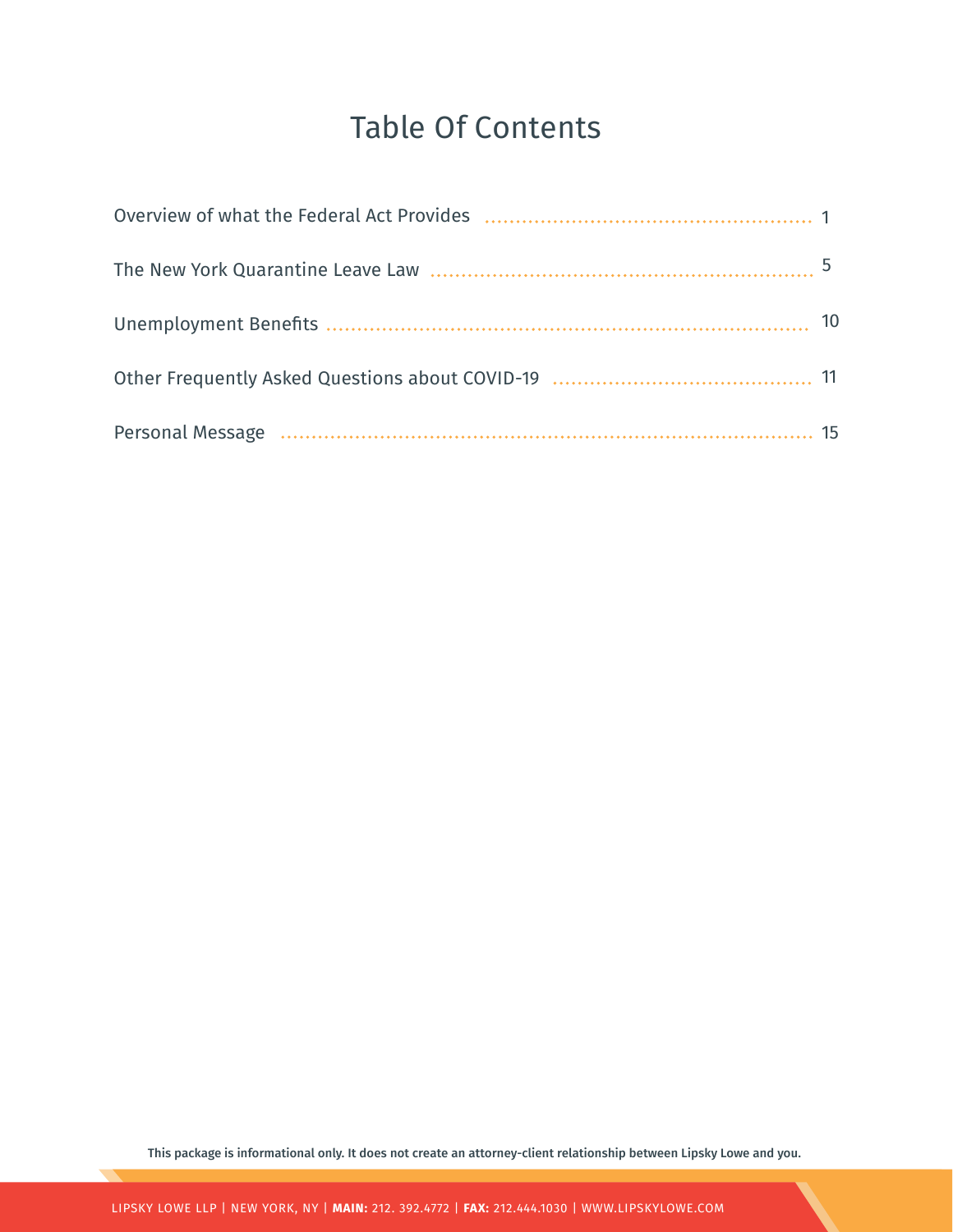# Overview of what the Federal Act Provides:

- $\odot$ Two weeks (up to 80 hours) of **paid sick leave** at the your regular rate of pay where you are unable to work because you are quarantined (under a Federal, State, or local government order or advice of a health care provider), or you are experiencing COVID-19 symptoms and seeking a medical diagnosis; or
- $\odot$ Two weeks (up to 80 hours) of **paid sick leave** at two-thirds your regular rate of pay because you are unable to work because of a real need to care for an individual subject to quarantine (pursuant to Federal, State, or local government order or advice of a health care provider), or to care for a child (under 18 years of age) whose school or child care provider is closed or unavailable for reasons related to COVID-19, and/or you are experiencing a substantially similar condition as specified by the Secretary of Health and Human Services, in consultation with the Secretaries of the Treasury and Labor; and
- $\odot$ Up to an additional 10 weeks of paid expanded family and medical leave, which is paid at two-thirds your regular rate of pay if you are unable to work due to a real need for leave to care for a child whose school or child care provider is closed or unavailable for reasons related to COVID-19. You must be employed for at least 30 calendar days to be eligible for this leave.

#### **What employers are covered under the Federal Act?**

Private employer that employs **fewer than 500 employees.** The Act also applies to most public workers.

#### **What employees are covered under the Federal Act?**

All employees of covered employers are eligible for two weeks of paid sick time for specified reasons related to COVID-19, as discussed below. Employees employed for at least 30 days are eligible for up to an additional 10 weeks of paid family leave to care for a child under certain circumstances related to COVID-19, as discussed below.

#### **What are the qualifying reasons for leave?**

You qualify for paid sick time if you are unable to work or unable to telework for one of these six reasons:

- **1.** You are subject to a Federal, State, or local quarantine or isolation order related to COVID-19;
- **2.** You have been advised by a health care provider to self-quarantine related to COVID-19;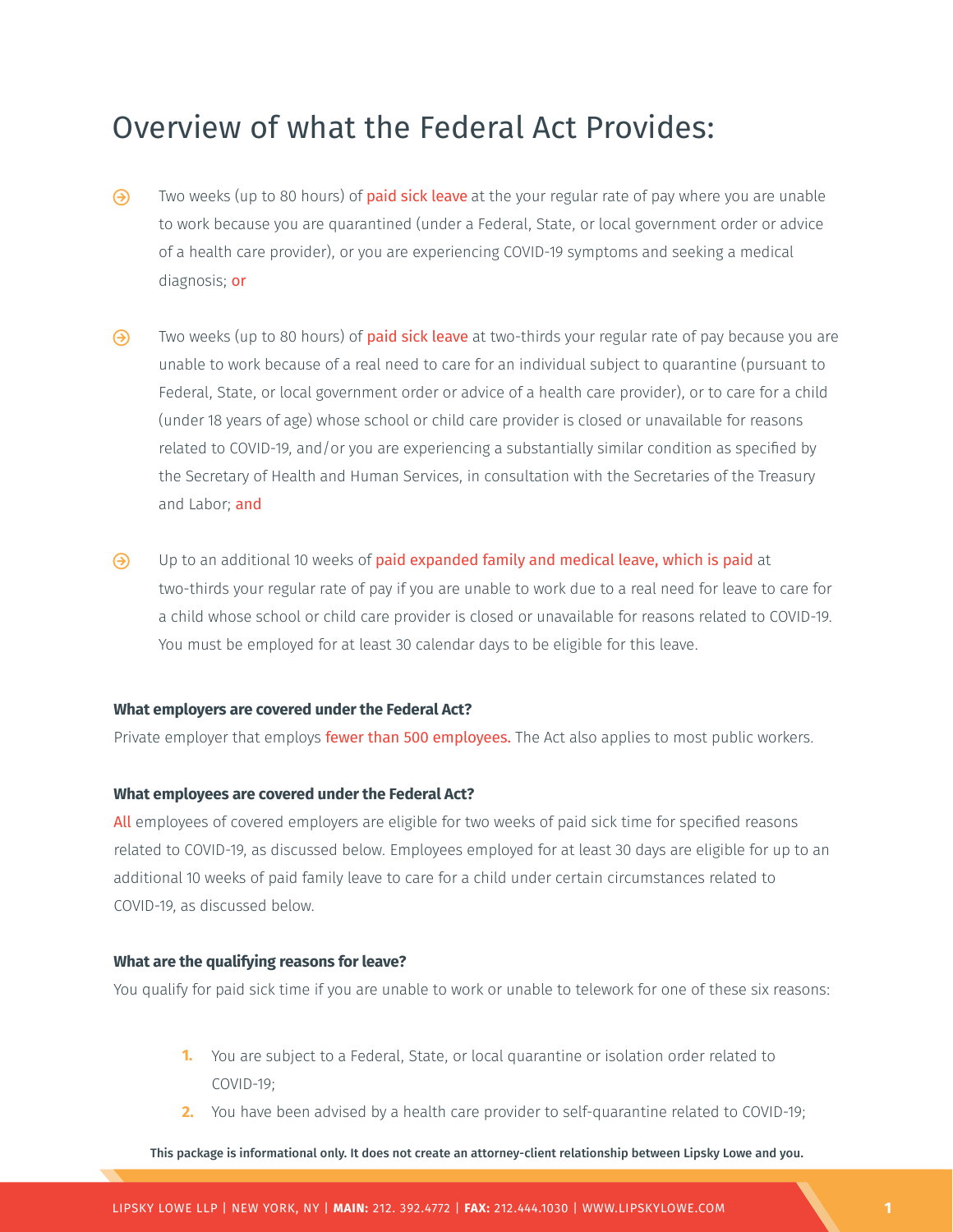- **3.** You are experiencing COVID-19 symptoms and are seeking a medical diagnosis;
- **4.** You are caring for an individual subject to an order described in (1) or self-quarantine as described in (2);
- **5.** You are caring for a child whose school or place of care is closed (or child care provider is unavailable) for reasons related to COVID-19; or
- **6.** You are experiencing any other substantially-similar condition specified by the Secretary of Health and Human Services, in consultation with the Secretaries of Labor and Treasury.

#### **What is the duration of leave you may take?**

The duration of leave you may take depends on the reason for taking leave and if you are a full-time or part-time employee.

#### If you are taking leave for reasons 1-4 and 6 (listed above)

And you are a **full-time employee**: you are eligible for 80 hours of leave (or two weeks); or You are a **part-time employee**: you are eligible for the number of hours of leave that you are normally scheduled to work over a two-week period.

#### If you are taking leave under **reason 5** (listed above)

And you are a **full-time employee**: you are eligible for up to 12 weeks of leave (two weeks of paid sick leave plus up to 10 weeks of paid expanded and medical leave) at 40 hours a week; or

You are a **part-time employee**: you are eligible for leave for the number of hours that you are normally scheduled to work over a two week period.

#### **How much paid leave will you receive under the Federal Act?**

How much paid leave you will receive depends on the reasons you are taking leave.

If you are taking leave for reasons 1, 2 or 3 (listed above), you are entitled to paid sick leave at your full regular rate, capped at \$511.00 per day (\$5,110.00 in total over a two week period).

#### Here are some examples to illustrate this

Example 1: You are a full-time employee who earns \$60,000.00 per year, which equals \$1,153.85 per week (\$60,000.00/52 weeks) and \$230.77 per day (\$1,153.85/5 days); you are entitled to \$230.77 of paid leave for two weeks.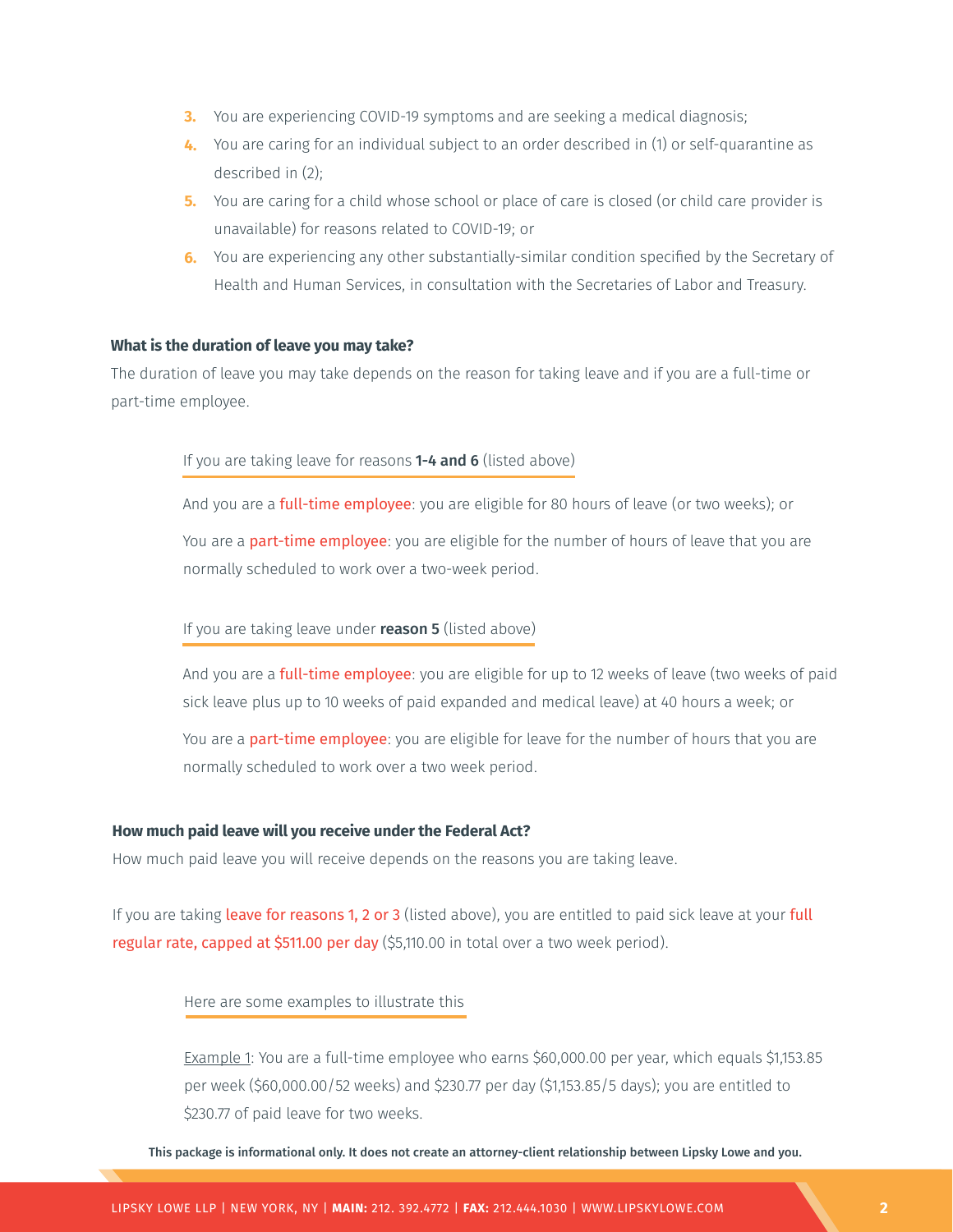Example 2: You are a full-time employee who earns \$200,000.00 per year, which equals \$3,846.15 per week (\$200,000.00/52 weeks) and \$769.23 per day (\$3,846.15/5 days); because 2/3s of \$769.23 is \$507.69. (\$769.23 x .66), which is greater than \$200.00/day permitted by the Act, so you are entitled to only the maximum of \$200.00 per day of paid leave for two weeks.

Example 3: You get paid \$15.00 per hour and work 8 hours per day for 4 days, totaling 32 hours per week, totaling \$120.00 per day (\$15 x 8 hours) and \$480.00 per week (\$120.00 x 4); you are entitled to \$79.20 per day, which is 2/3s of \$120.00 (\$120.00 x .66), for two weeks.

If you are taking leave for reason 5, you are entitled to pay at  $2/3$  your regular rate of pay or  $2/3$  the applicable minimum wage, whichever is higher, with a maximum of \$200.00 per day and \$12,000.00 in total (over 12 weeks). You may only take leave for this reason if you have worked for an employer, which has fewer than 500 employees, for at least 30 days. In taking leave for this reason, you are taking leave under a temporary expansion of Family Medical Leave Act. Importantly, this temporary expansion does not increase the total number of weeks available to you under th`e FMLA, which remains at a maximum of 12 weeks. In other words, if you already used 4 weeks of FMLA leave unrelated to Covid-19, you can only use 8 week under the Covid-19 expansion.

#### **Can I be fired for taking leave under the Federal Act?**

No. It is illegal for your employer to retaliate against you for taking leave under the Federal Act. Retaliation includes firing, demoting, reducing your of pay and similar adverse employment decisions.

## **Can my employer require me to take leave under other laws prior to using the emergency sick time under the Federal Act?**

No. Employers may **not** require employees to use other available leave prior to using emergency sick time.

#### **What happens if I am furloughed and/or laid off?**

You are entitled to paid sick leave of Emergency FMLA only if you are actively employed and meet the other requirements. Furloughed or laid off employees are therefore not entitled to paid sick leave or Emergency FMLA.

# **Am I entitled to benefits if my employer closes my workplace due to a lack of business, or due to an order of the federal, state, or local government?**

No. In either case, you are not eligible for benefits.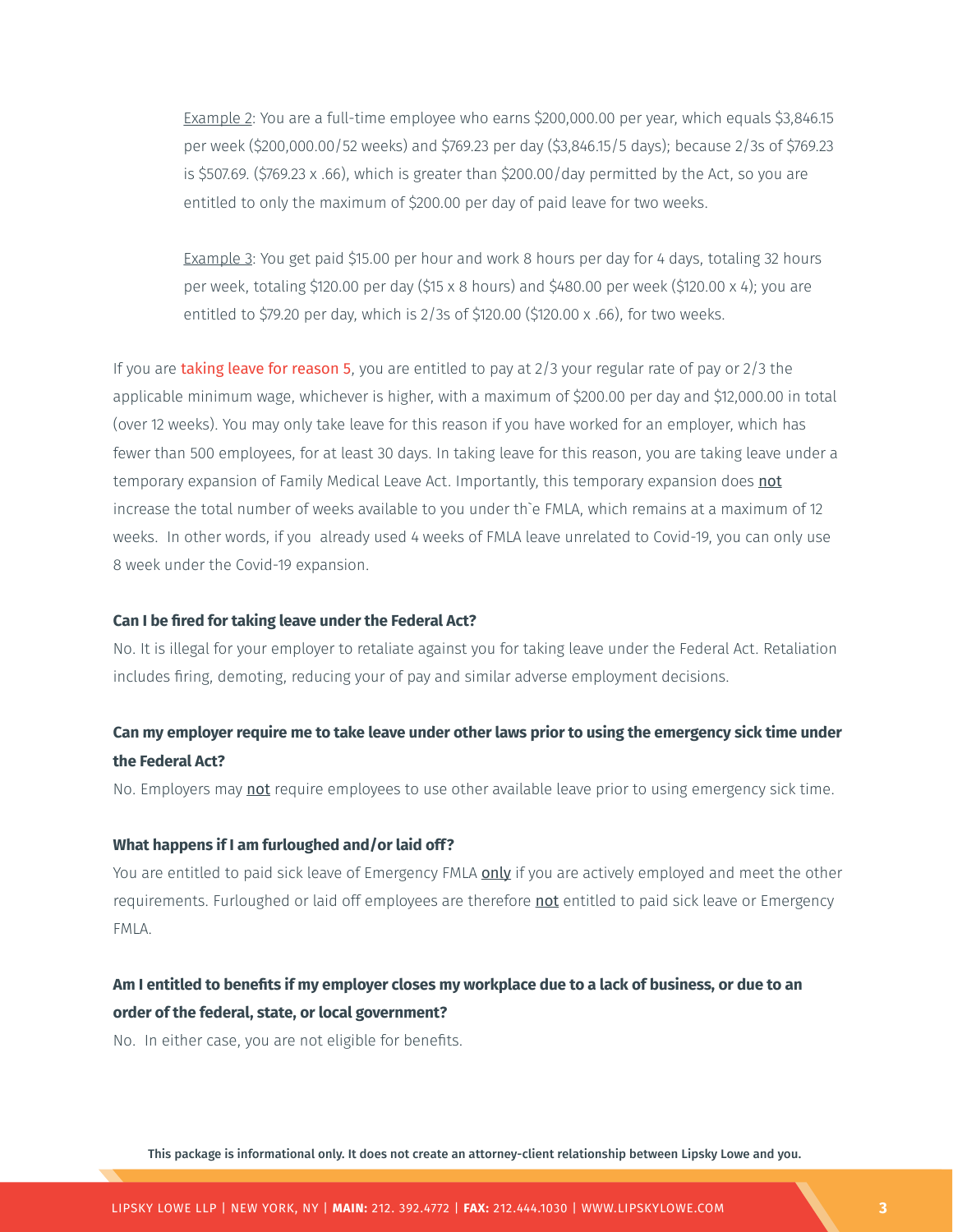#### **What about intermittent leave?**

You may take paid sick leave or Emergency FMLA intermittently only (1) if your employer allows it and (2) you are teleworking or their reason for taking leave is because you are caring for a child whose school is closed or child care provider is unavailable.

#### **Who pays you while on leave under the Federal Act?**

Your employer does. Your employer is able to receive tax credits equaling 100% of the qualified leave it pays.

# **What if I had to leave work because I contracted Covid-19 (or had to care for someone who did) before April 1?**

The Federal Act does not apply retroactively. This means it will only provide benefits if your covered leave started on or after April 1.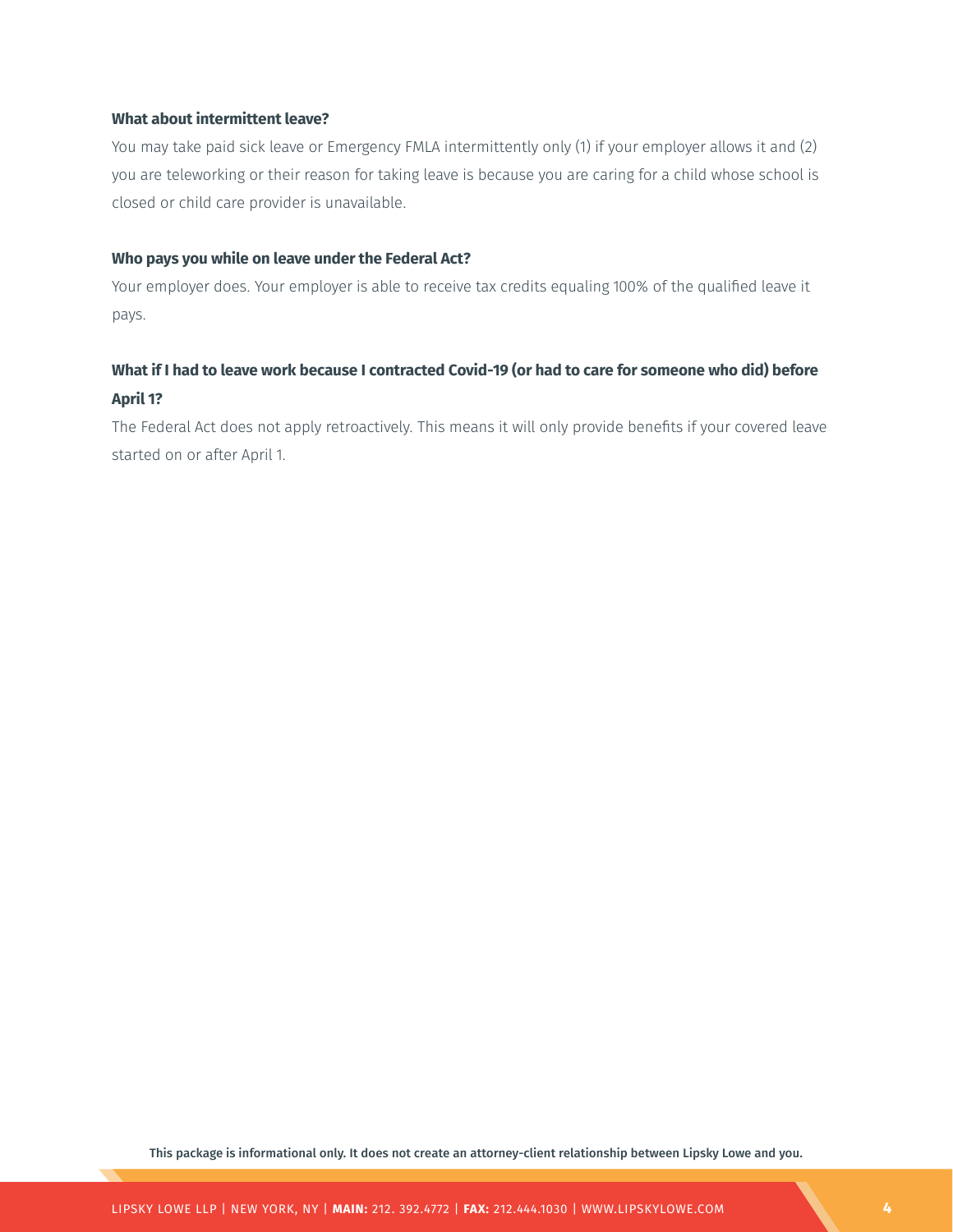# The New York Quarantine Leave Law

#### **What about the New York Act?**

The State of New York has its own law to address the immediate needs of employees affected by COVID-19 who are subject to mandatory or precautionary orders of quarantine or isolation. On March 18, 2020, the New York Quarantine Leave Law ("New York Act") became effective immediately. The New York Act provides for additional paid and unpaid leave, and expands New York's paid family leave and disability benefits to certain employees who are "subject to mandatory or precautionary orders of quarantine or isolation… issued by the State, the Department of Health, local board of health or any government entity authorized to issue such order" related to COVID-19.

#### **Who is covered under the New York Act? What leave is provided under the New York Act?**

If you are subject to mandatory or precautionary orders of quarantine or isolation, the New York Act provides the following benefits:

- $\Theta$ Small employers. Employers with 10 or fewer employees and a net income less than \$1 million must provide job protection for the quarantine order's duration.
- ⊛ Medium size employers. Employers with 11-99 employees and employers with 10 or fewer employees and a net income greater than \$1 million must provide at least 5 days of paid sick leave and job protection for the quarantine order's duration.
- $\Theta$ Large employers. Employers with 100 or more employees, as well as all public employers (regardless of number of employees), must provide at least 14 days of paid sick leave and guarantee job protection for the quarantine order's duration.

The current "New York State on PAUSE" requirement that all non-essential businesses close or are allowed to only work from home does not alone entitle you to benefits under the New York Act. An order of "quarantine or isolation" is an order of a public health official that encompasses a specific individual. The recent "stay at home" order by Governor Cuomo, by contrast, is not an order of "quarantine or isolation" because that is based upon an Executive Order, which does not meet the definition of a mandatory or precautionary order of quarantine or isolation.

If you do not have symptoms or have not yet been diagnosed with any medical condition and are physically able to work remotely during the quarantine or isolation order, you are exempt from the New York Act—meaning you are not entitled to benefits. Moreover, leave benefits are not available if you are quaran-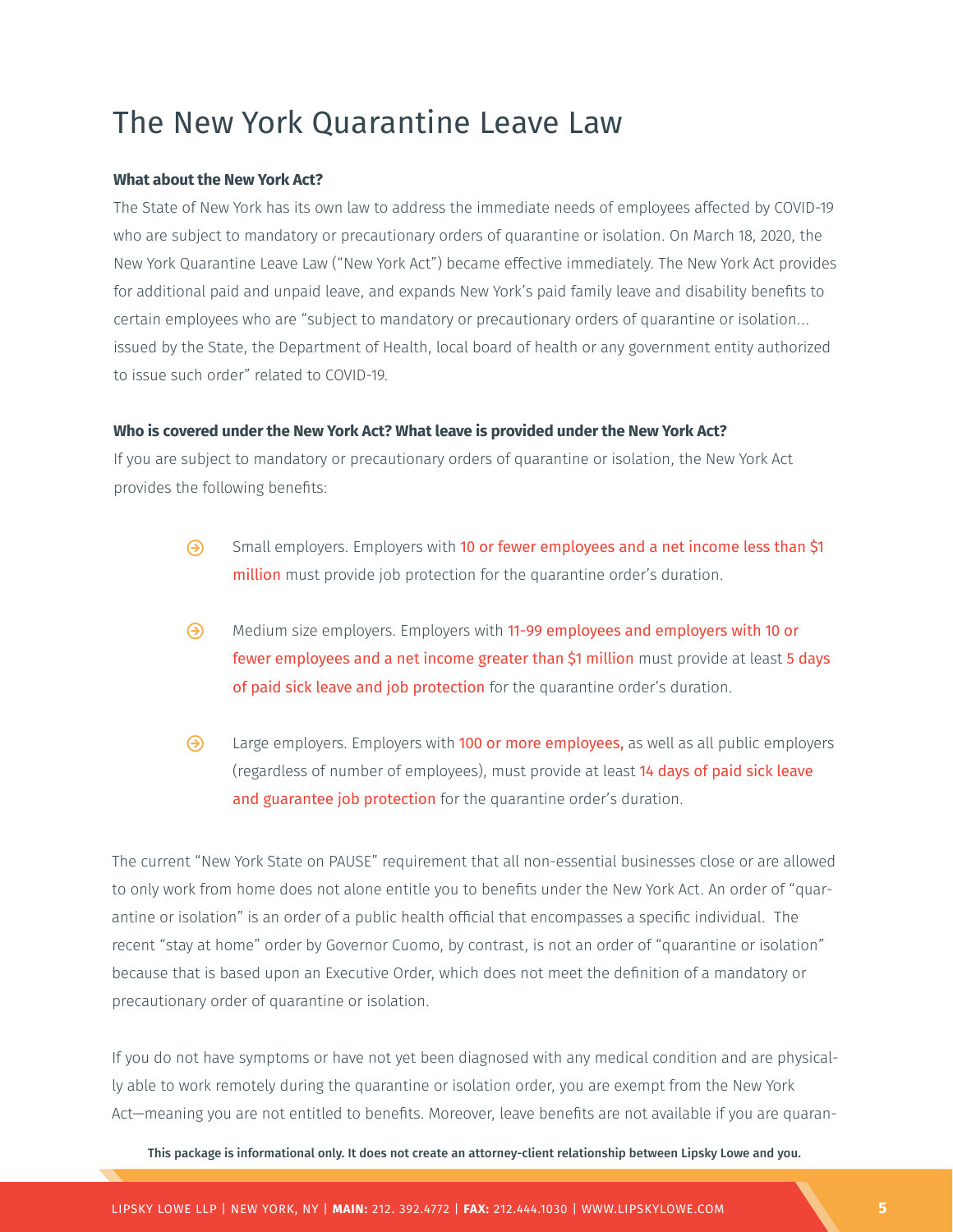tined or isolated because you returned to the United States from non-work travel to a country cited by the CDC as a "level two or three travel health notice," if you received the CDC's notice and were informed of this exception prior to travelling. If you fall into any of those categories, your employer must allow you to use your other "accrued leave" or, if you do not have any available for use, you must be provided unpaid leave for the duration of the quarantine or isolation.

## **Does the New York Act apply if I am not working due to the "New York State on Pause" or stay-at-home orders?**

No. The New York Act does not cover you if you have to stay home or work remotely for circumstances other than a mandatory quarantine. To illustrate, the following situations do not apply:

- $\odot$ Watching kids during school closure
- $\Theta$ Working from home
- ⊛ Voluntarily self-quarantining "just in case" or "because you are afraid of contracting COVID-19
- ⊛ Being home because your job is temporarily closed

#### **What is the relationship between the New York Act and the Federal Act?**

The Federal Act is intended to be your primary source for benefits. You may be, however, eligible for extra benefits under the New York Act in the two ways described below. Also, the Federal Act does not apply to employers with more than 500 employees. Employees of those companies are therefore entitled to benefits only under the New York Act.

#### **The two extra benefits you may be entitled to receive under the New York Act**

First, if your salary exceeds the federal cap, you will receive extra benefits for the days you are to receive paid leave under the New York Act. That is, for the days of quarantine or isolation for which you are entitled to receive paid leave under the New York Act, you are to receive that paid leave at your full salary – not at the salary cap under Federal Law.

#### Here are examples to illustrate:

Example 1: You work for a company with less than 100 employees and earn \$200,000.00 per year, which equals \$3,846.15 per week (\$200,000.00/52 weeks) and \$769.23 per day (\$3,846.15/5 days). Under the Federal Act, you would be entitled to only the maximum of \$511 per day of paid leave. But under the New York Act, you would receive \$769.23 for those 5 days of paid leave. After those 5 days, you would only recieve paid leave under the Federal Act at \$511 per day.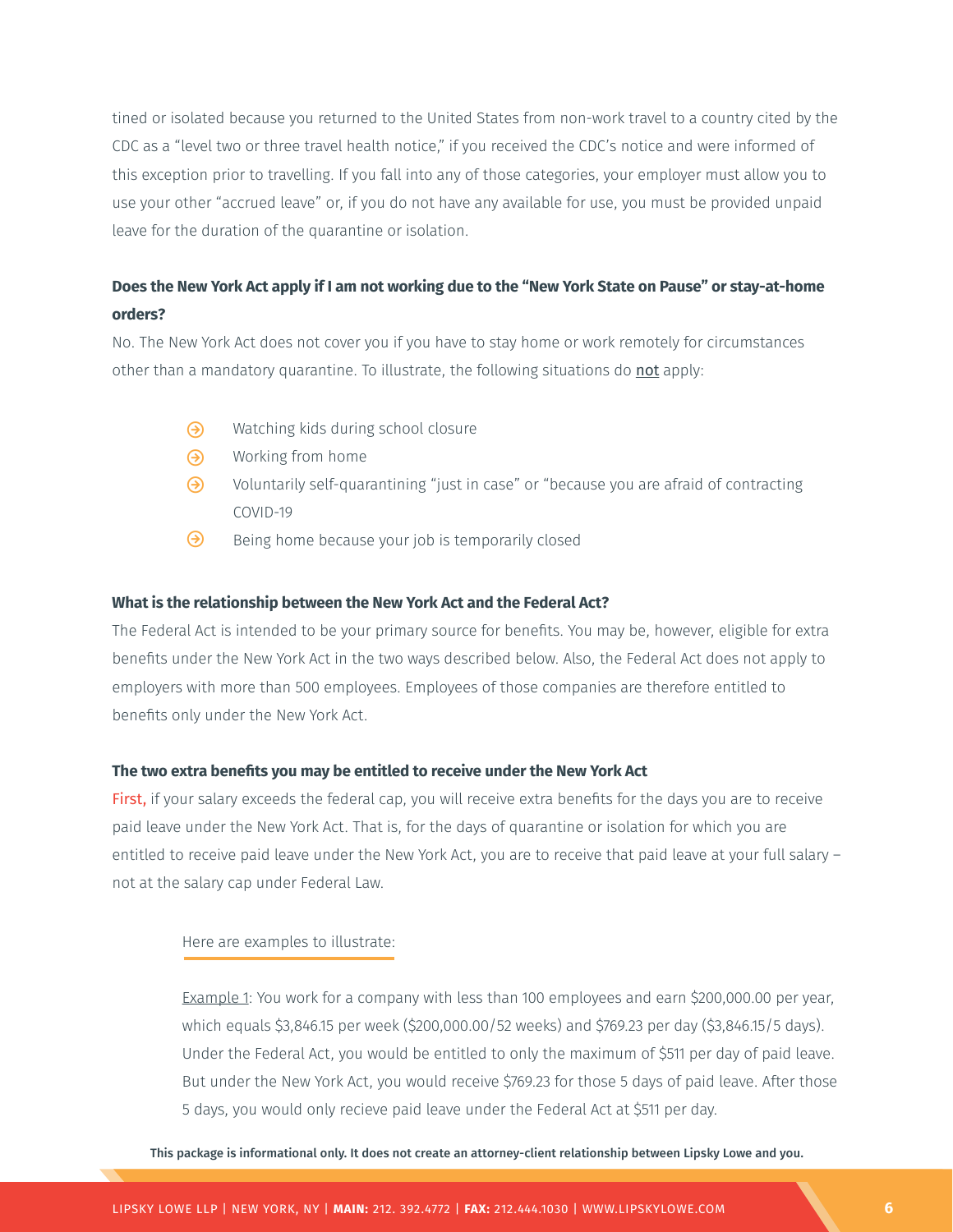Example 2: You work for a company with more than 100 employees and earn \$200,000.00 per year, which equals \$3,846.15 per week (\$200,000.00/52 weeks) and \$769.23 per day (\$3,846.15/5 days). Under the Federal Act, you would be entitled to only the maximum of \$511 per day of paid leave. But under the New York Act, you would receive \$769.23 for all 14 days and would not be subject to the \$511 cap under the Federal Act.

Second, you are entitled to receive benefits provided by the government under New York Paid Family Leave and New York's Disability Benefits Law for days of quarantine or isolation for which you are not entitled to receive paid leave under the New York Act. This applies only to employers with less than 100 employees because employers with more than 100 employees are required to provide paid leave at their full rate for 14 days.

#### **How much is the Paid Family Leave and Disability Benefit?**

The combined maximum benefit is \$2,884.62 per week, some of which consists of Paid family Leave and the rest Disability Benefits. Both benefits run concurrently (which is otherwise prohibited under New York law), meaning part of your pay is through Paid Family Leave and the rest through Disability Benefits:

- $\odot$ 60% of your weekly salary is paid through Paid Family Leave up to \$840.70 per week.
- $\odot$ The amount of Disability Benefits is the difference between your salary minus the Paid Family Leave portion, which is capped at \$2,043.92 per week.

|       | <b>Weekly Salary</b> | <b>Paid Family Leave benefit</b><br>portion (60% of weekly<br>salary, capped at \$840.70) | <b>Weekly salary minus Paid</b><br><b>Family Leave amount (capped</b><br>at \$2,043.92) | <b>Total benefit</b><br>amount per week |
|-------|----------------------|-------------------------------------------------------------------------------------------|-----------------------------------------------------------------------------------------|-----------------------------------------|
| Lanny | \$1,000.00           | \$600.00<br>$(51,000.00 \times 60\%)$                                                     | \$400.00<br>$(51,000.00 - 5600.00)$                                                     | \$1,000.00<br>$(5600.00 + 5400.00)$     |
| Matt  | \$2,000.00           | \$840.70<br>(i.e., the maximum)                                                           | \$1,159.30<br>$(52,000.00 - 5840.70)$                                                   | \$2,000.00                              |
| Chad  | \$3,000.00           | \$840.70<br>(i.e., the maximum)                                                           | \$2,2043.92<br>(i.e., the maximum)                                                      | \$2,884.62                              |

Here are 3 examples: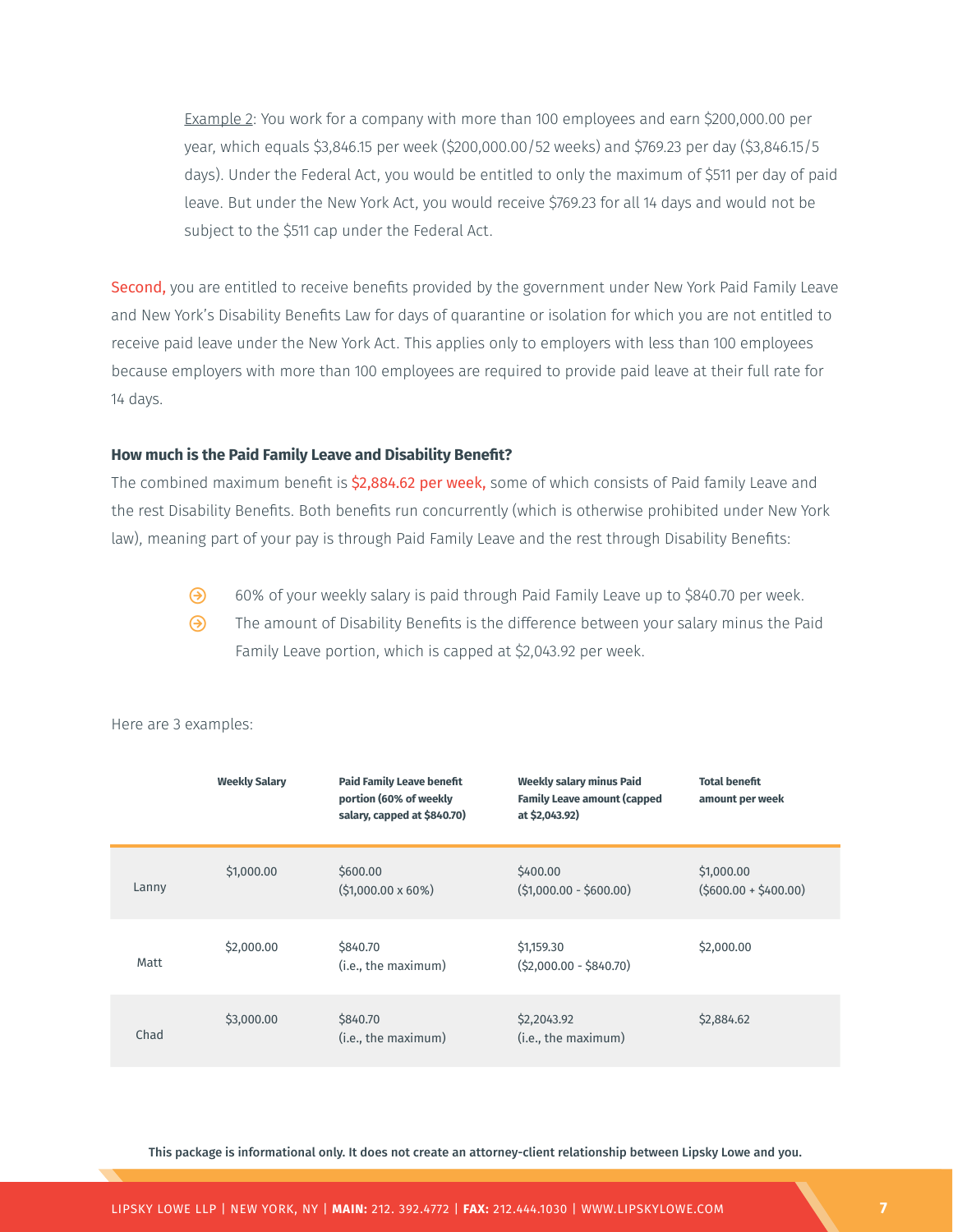|  |  | The following chart shows the relationship between the Federal Act and New York Act |  |  |  |  |  |  |  |  |
|--|--|-------------------------------------------------------------------------------------|--|--|--|--|--|--|--|--|
|--|--|-------------------------------------------------------------------------------------|--|--|--|--|--|--|--|--|

| <b>Employer Size</b><br>(by employee count)           | Job<br>protection | <b>Covered Duration</b><br><b>Starting 3/18/20</b>                                              | <b>Employer's Role</b>                                                                                   | <b>Employee's pay/benefits</b><br><b>Starting 3/18/20</b>                                                                                                                            |
|-------------------------------------------------------|-------------------|-------------------------------------------------------------------------------------------------|----------------------------------------------------------------------------------------------------------|--------------------------------------------------------------------------------------------------------------------------------------------------------------------------------------|
| $1 - 10$<br>(less than)<br>\$1m annual<br>net income) | Yes               | Duration of<br>quarantine until<br>Federal program<br>starts (unless NY has<br>richer benefits) | Unpaid sick leave<br>until end of<br>quarantine                                                          | Sick leave is entirely compen-<br>sated through concurrent<br>Disability Benefits/Paid Family<br>Leave benefits: Combined<br>maximum of \$2,884.62/week                              |
| $1 - 10$<br>(more than<br>\$1m annual<br>net income)  | Yes               | Duration of<br>quarantine until<br>Federal program<br>starts (unless NY has<br>richer benefits) | At least 5 days paid<br>sick leave by ER<br>$\ddot{}$<br>Unpaid sick leave<br>until end of<br>quarantine | Days 1-5:<br>Full salary continuation by<br>employer<br>Days 6+<br><b>Concurrent Disability</b><br>Benefits/Paid Family Leave<br>benefits:<br>Combined maximum of<br>\$2,884.62/week |
| $11 - 99$                                             | Yes               | Duration of<br>quarantine until<br>Federal program<br>starts (unless NY has<br>richer benefits) | At least 5 days paid<br>sick leave by ER<br>$\ddot{}$<br>Unpaid sick leave<br>until end of<br>quarantine | Days 1-5:<br>Full salary continuation by<br>employer<br>Days 6+<br><b>Concurrent Disability</b><br>Benefits/Paid Family Leave<br>benefits:<br>Combined maximum of<br>\$2,884.62/week |
| $100+$                                                | Yes               | At least 14 days                                                                                | Full duration paid at<br>regular salary by ER                                                            | Full salary continuation by<br>employer                                                                                                                                              |
| <b>Public Employers</b>                               | Yes               | At least 14 days                                                                                | Full duration paid at<br>regular salary by ER                                                            | Full salary continuation by<br>employer                                                                                                                                              |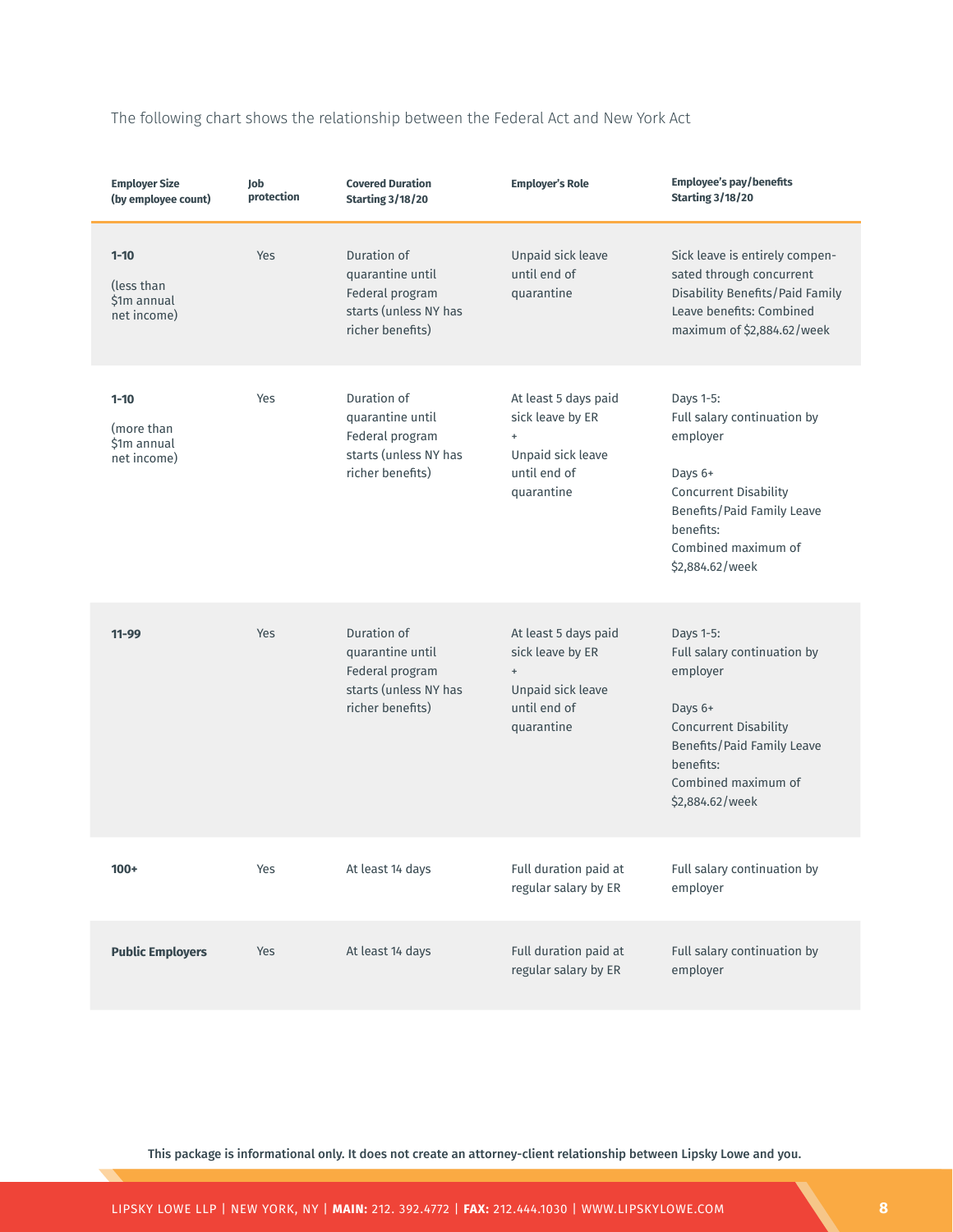#### **When do the Paid Family Leave and Disability Benefits start?**

For purposes of the COVID-19 paid sick leave, the 7-day waiting period is waived. Benefits start on the employee's first full day of unpaid quarantine starting March 18 or after.

#### **How to apply for Paid Family Leave and Disability Benefits?**

- **1.** Collect your forms. The forms should be available from your employer, your employer's insurance carrier or from the State of New York using this website: http://docs.paidfamilyleave.ny.gov/content/main/forms/PFLDocs/scovid19.pdf
- **2.** Complete the forms. The forms need to be completed by you and by your employer. Your employer is required to complete and return the forms within three business days.
- **3.** Submit the forms to your insurance carrier within 30 days. You must submit your completed request package to your employer's insurance carrier within 30 days after the start of your leave to avoid losing benefits.

#### **Does the New York Act affect accrued sick leave days?**

Yes. Any Paid Family Leave and Disability Benefits you take related to COVID-19 counts as duration taken under Disability Benefits (maximum of 26 weeks per year) and Paid Family Leave (maximum of 10 weeks) and reduces the remaining benefits accordingly.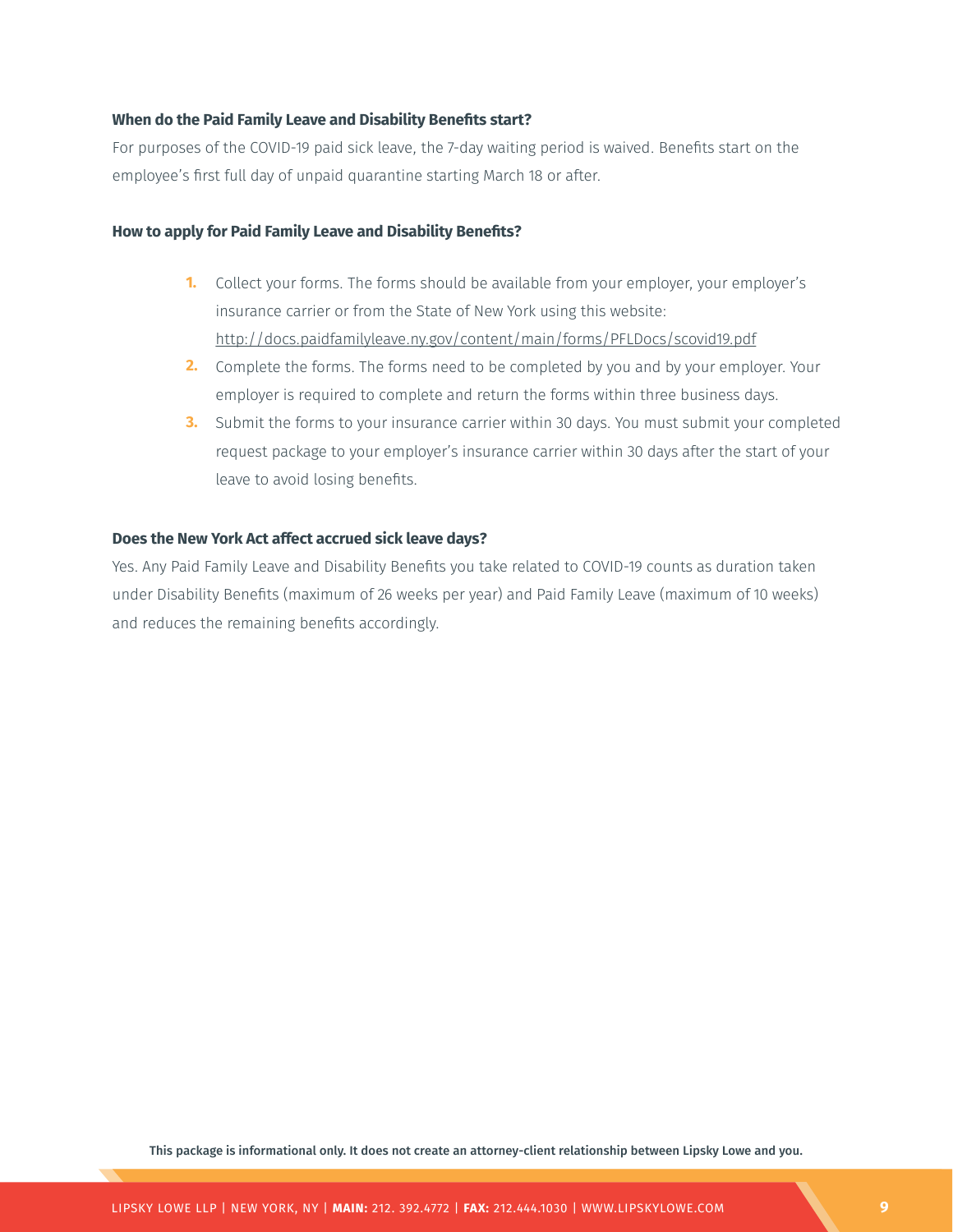# Unemployment Benefits

The State of New York has waived the seven-day waiting period. You should apply for benefits as soon as possible. Due to the high volume of people applying for benefits, the day you may apply for benefits depends on the first letter of your last name: A – F file on Monday; G – N file on Tuesday; O – Z file on Wednesday; and Thursday, Friday and Saturday are for those you missed their day.

Any claim you file will be backdated to the date you became unemployed.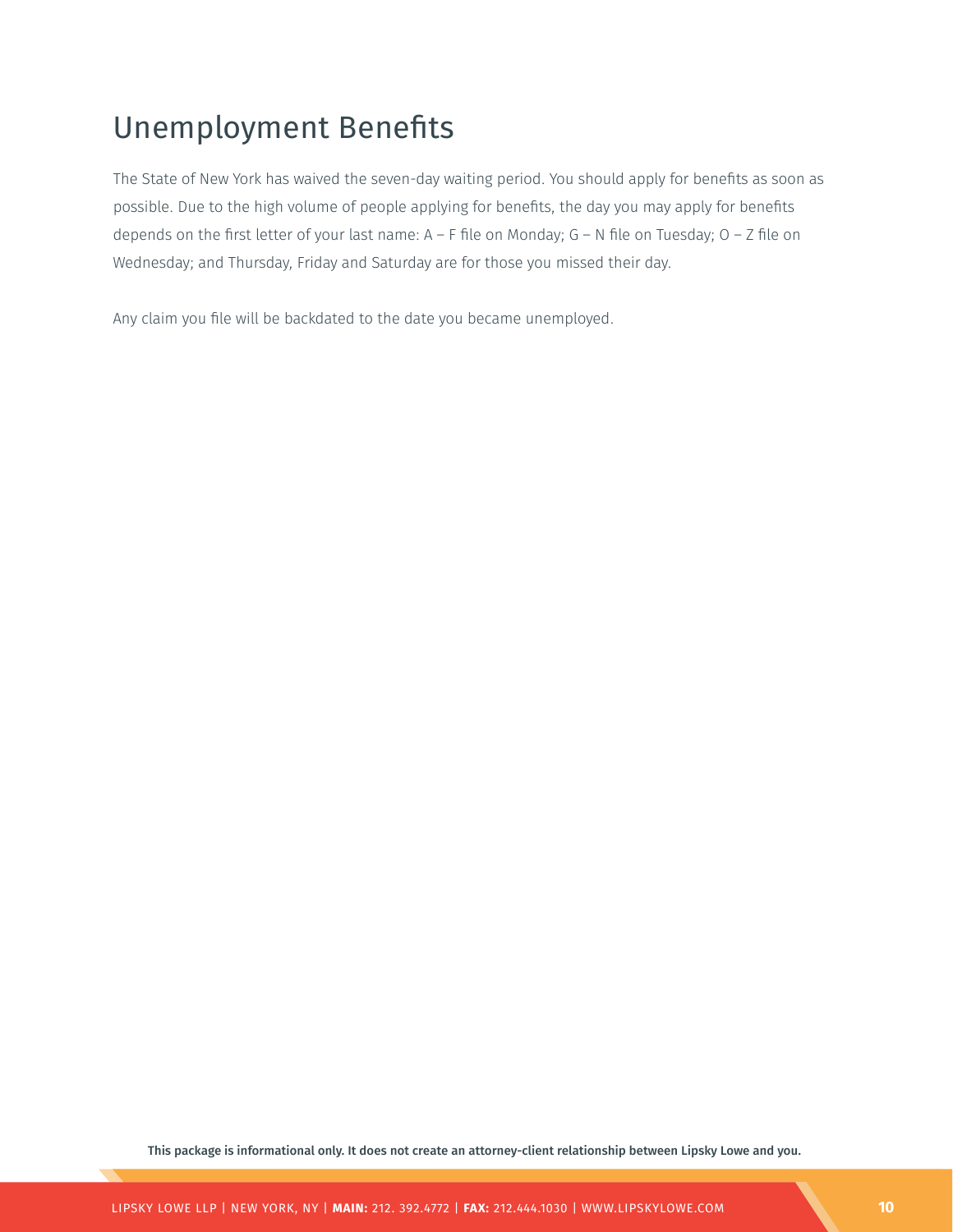# Other Frequently Asked Questions about COVID-19

The following are answers to commonly asked questions on how the COVID-19 pandemic has changed the workplace. Many of these answered are also detailed above.

Here at Lipsky Lowe we are focused on protecting employee's rights in during this ever-changing situation.

#### **1. When do the Paid Family Leave and Disability Benefits start?**

The federal Family & Medical Leave Act (FMLA) allows a qualified employee to take up to 12 weeks of unpaid leave within a 12-month period if they or an immediate family member require care for a "serious health condition." The FMLA also entitles a qualified employee to continued health insurance benefits and requires their employer to offer them the same or equivalent position when they return.

What is a qualified employee? Individuals who have worked for at least one year, over 1,250 hours in the prior year, and whose employer has at least 50 employees in a 75-mile radius.

The Families First Coronavirus Response Act (FFCRA) allows employees who work for employers of less than 500 employees to take up to 80 hours of emergency sick leave. An employee may take emergency sick leave under the FFCRA if they are:

- $\Theta$ Subject to quarantine or isolation order or caring for someone who is subject to a quarantine or self-isolation order;
- $\odot$ Advised be a health care provider to self-quarantine due to Coronavirus concerns or caring for someone who is advised to self-quarantine;
- $\odot$ Experiencing symptoms of Coronavirus and are seeking a medical diagnosis;
- $\odot$ Caring for their child if, because of Coronavirus protections, their school or day care has been closed or their childcare provider is unavailable; or
- $\odot$ Experiencing similar conditions, as specified by the Secretary of Health and Human Services.
- $\odot$ The rate of pay varies depending on the circumstances and more information is available through the Department of Labor.

New York law, as detailed above, provides even greater protections for employees.

#### **2. Can my employer fire me if I get the Coronavirus?**

No. The FMLA and other federal laws protect qualified individuals absent from work because of a serious illness.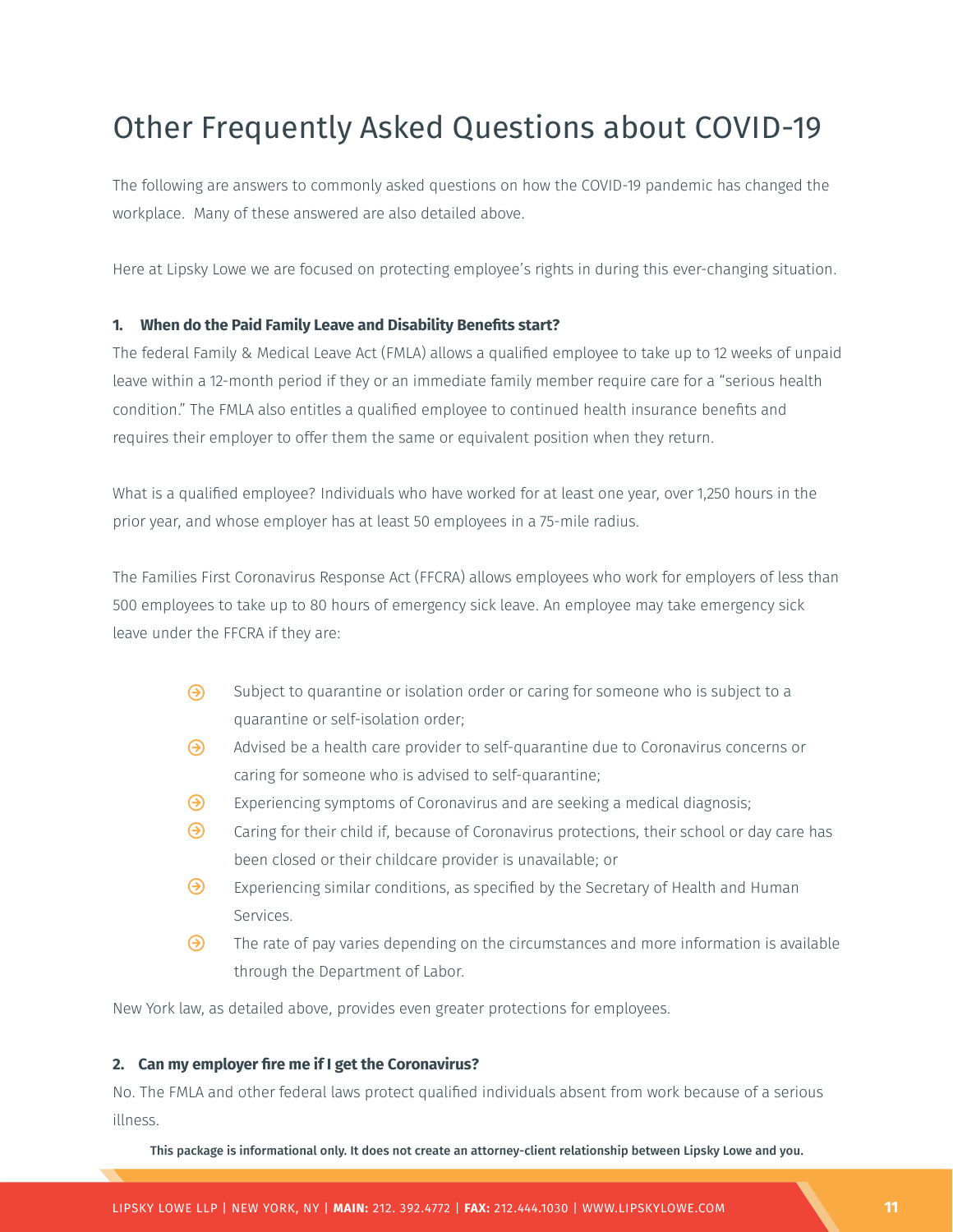health condition. The Americans with Disabilities Act (ADA) likewise prohibits discriminating against individuals with a disability. In certain circumstances, an employee who has an underlying condition exacerbated by the Coronavirus (asthma or a heart condition) may be considered disabled.

The ADA defines a disability as a physical or mental impairment that substantially limits one or more major life activities, a history or record of such an impairment, or a perception by others of such an impairment. Besides prohibiting discrimination against people with disabilities, the ADA requires employers to provide reasonable accommodations for such individuals. It remains unclear whether COVID-19, by itself, constitutes a disability under the ADA.

However, no doubt exists that COVID-19 does constitute a disability under the New York State Human Rights Law and New York City Human Rights Law.

## **3. Do I have the legal right to work from home if I'm uncomfortable reporting to my job, even if I am not sick?**

Generally, no legal right exists to telecommuting, as employers have the right to dictate the employment terms. But if an underlying disability places you at high risk for Coronavirus, you may have the right to telecommute as an accommodation, depending on whether working from home is reasonable under the circumstances.

The FFCRA permits employees to take emergency sick leave to care for a child whose school or day care has closed, or where childcare is otherwise unavailable because of Coronavirus protections. Employees may also be entitled to up to an additional 10 weeks of leave at two-thirds the employee's regular rate of pay if an employee is unable to work due to bona fide child care need related to COVID-19. These payments are subject to limits on maximum benefits and more information is available through the Department of Labor.

#### **4. What if I don't want to work from home? Can my employer require me to work from home?**

Employers have the right to set the employment terms and conditions, including work location. This means an employer may require employees to work from home due to a reason such as business need or health and safety.

## **5. I travel for work. Can my employer ban me from traveling for work? Can my employer ban me from travelling for personal reasons?**

Traveling is considered an employment term and condition. This means your employer may lawfully prohibit you from traveling for business reasons. By contrast, your employer cannot prevent you from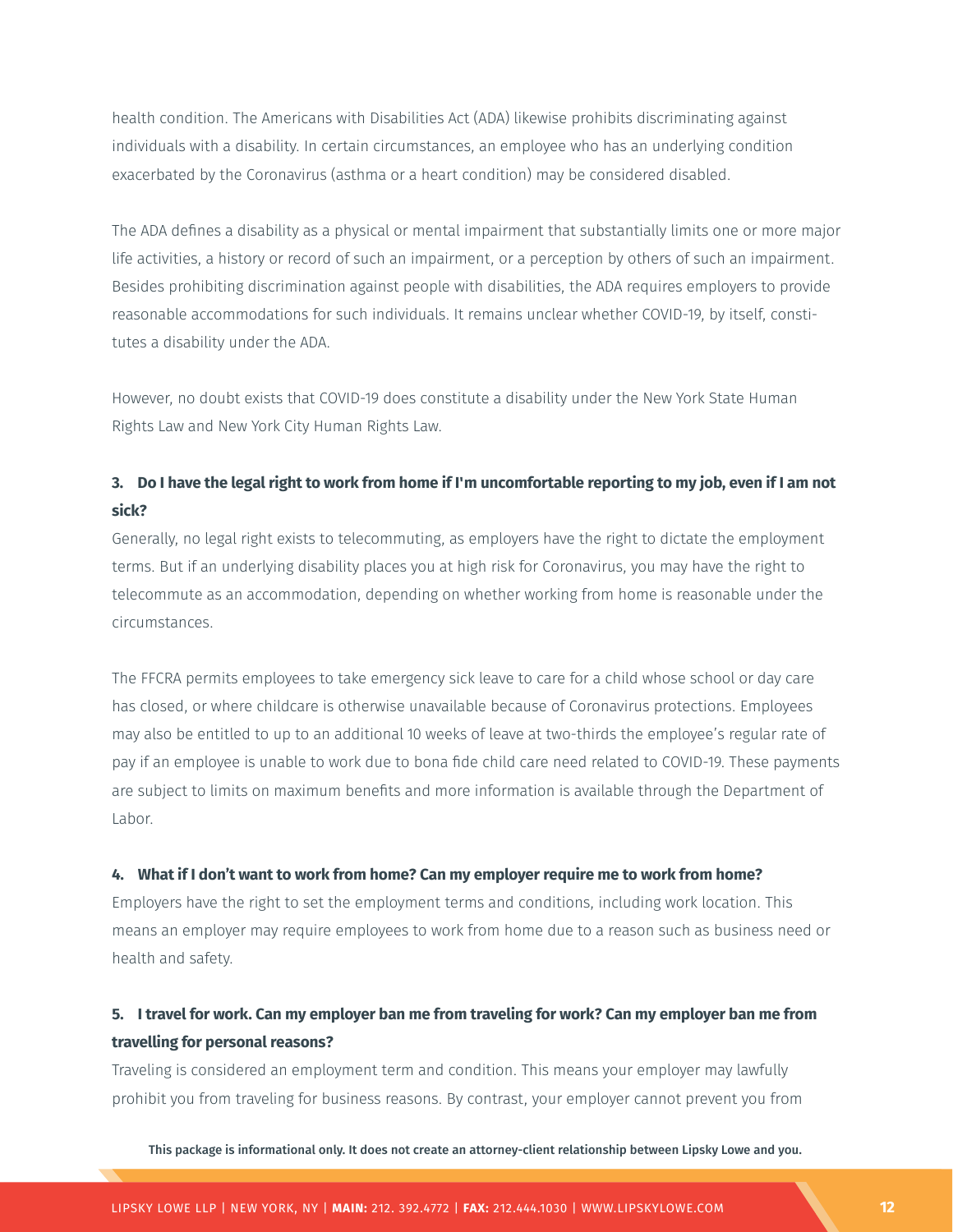traveling for personal reasons on your own time, but it may be able to bar you from working in the office if you have recently traveled or for purposes related to health and safety.

#### **6. If my employer requires me to work from home, am I entitled to be paid for that time?**

Yes. If you are a salaried employee: generally, if you work any portion of the week, you must be paid your regular weekly pay. Hourly employees: who work from home are entitled to be paid for all hours worked, including overtime hours.

#### **7. Is my employer required to pay for the cost of me setting up a home office?**

It depends on a few things. If the expenses you incur in setting up your home office causes your weekly pay to drop below the minimum wage, you may have a claim under the federal Fair Labor Standards Act and New York Labor Law.

#### **8. Can an employer withdraw an offer letter or employment agreement because of Covid-19?**

Generally, yes. An offer of employment may be withdrawn or revoked for any reason – provided it is a lawful reason. Discriminating against someone is an example of an unlawful reason.

Also, most offer letters do not modify the employee's at-will status. This allows the employer to fire the employees without cause at any time, without warning. And this includes before the employment has started.

## **9. Can an employer renege upon a fully executed severance agreement or deny payment to an employee based on economic changes at the company?**

As a general matter, no. A severance agreement is a legally binding contract and an employer would be breaching the agreement if it if reneges on that promise, absent a material breach by the employee. If an employer fails to honor its obligations under a severance agreement, the employee may be able to sue for breach of contract.

## **10. I am aware that my company is not following the law or is fraudulently billing the government for medical supplies and equipment. Do I have any protections if I come forward?**

The False Claims Act (FCA) protects employees, contractors, and agents who report to their employer or supervisor any company conduct that may result in a fraud on the government. Healthcare-related fraud on the government. Healthcare-related fraud might include opposing double-billing of Medicare or Medicaid, reporting the sale of defective products to the government, refusing to follow an order to upcode, reporting the payment of kickbacks to refer patients for services reimbursed by Medicare or Medicaid, or trying to stop a provider from billing Medicaid for unnecessary medical services. If you know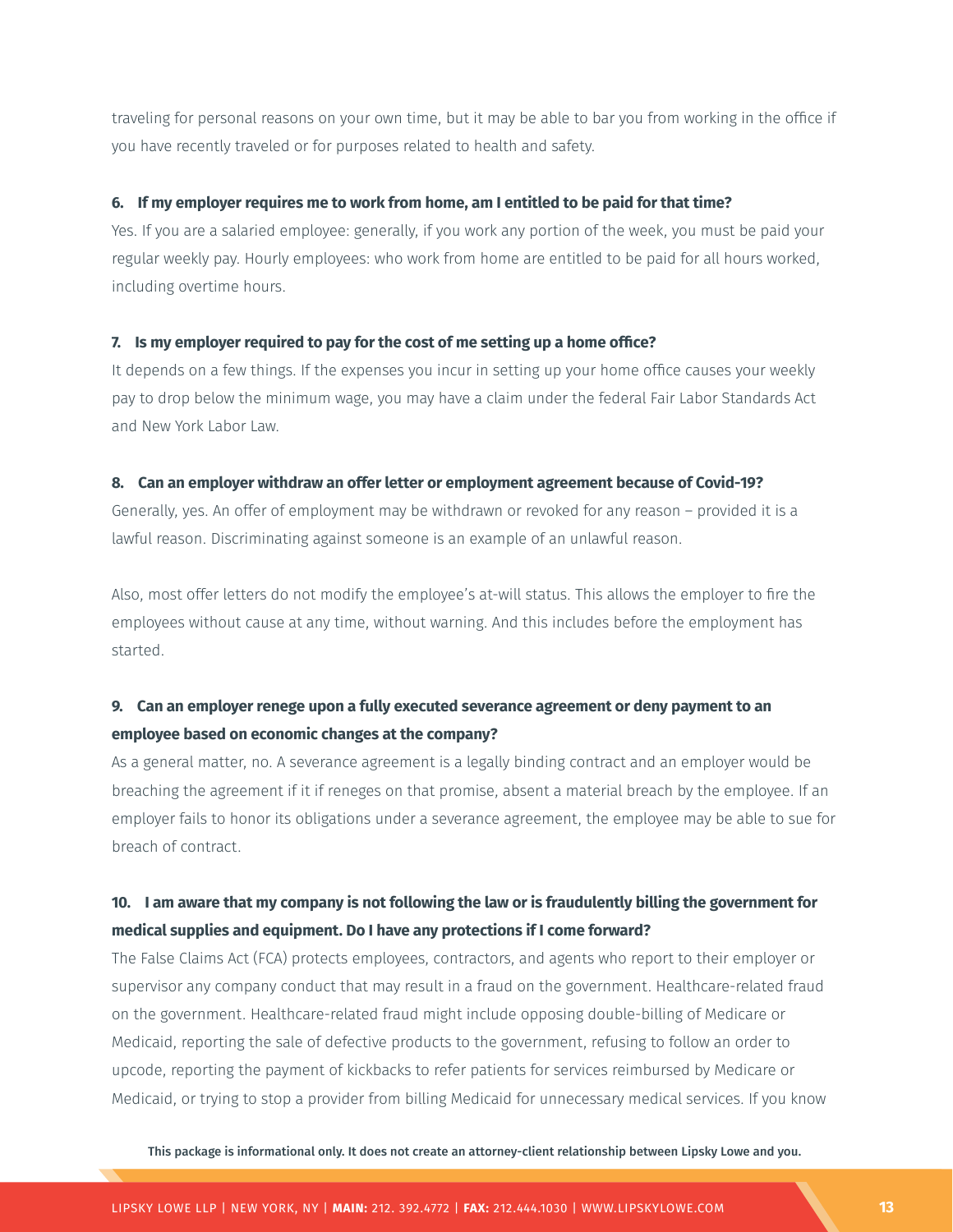your employer is fraudulently billing the government or breaking the law in other ways, contact an attorney immediately so you can take steps to make sure you are protected.

## **11. What if my employer or coworkers are discriminating against me because of my race, ethnicity, or national origin?**

As the pandemic grows, employees are being discriminated against in a variety of ways. Employers are firing employees who come from countries that are having a high outbreak – that is national origin discrimination. Employers are also firing employees because they have COVID-19 or they believe they have the virus – that is disability discrimination.

Importantly, discrimination does not have to be in the form of termination. Discrimination takes many forms, including derogatory comments, slurs, stereotyping, and adverse employment actions like poor performance reviews, demotion, or termination. If you have reason to believe you are being discriminated against because of a protected characteristic like your race, ethnicity, or national origin, contact an employment discrimination attorney immediately to understand what options you may have.

#### **12. What is the difference between being furloughed and being fired?**

Not much. When someone is furloughed, their employment is effectively terminated and that individual is then entitled to file for unemployment benefits. Companies often tell employees they are furloughed because it is the company's hope and expectation that they will re-hire those furloughed employees as soon as conditions change. By contrast, when a company tells employees they are fired, that company usually has no plans to rehire that individual.

#### **13. Is it legal for my employer to reduce may pay or hours during the COVID-19 pandemic?**

Generally, yes. Your compensation and hours worked are considered terms and conditions of your employment. This means your employer is permitted to reduce your hours and pay – provided your pay is not being reduced below the minimum wage.

But it is illegal for your employer to reduce your pay or hours because you took leave because you are sick from Coronavirus or you need to care for someone who is sick.

#### **14. Do you have to give your employer notice before taking leave?**

If you can reasonably foresee needing to take leave, you should provide notice of leave to your employer (Example: if you know your child's school is going to close). After the first workday of paid sick time, your employer may require you to follow reasonable notice procedures to continue receiving paid sick time.